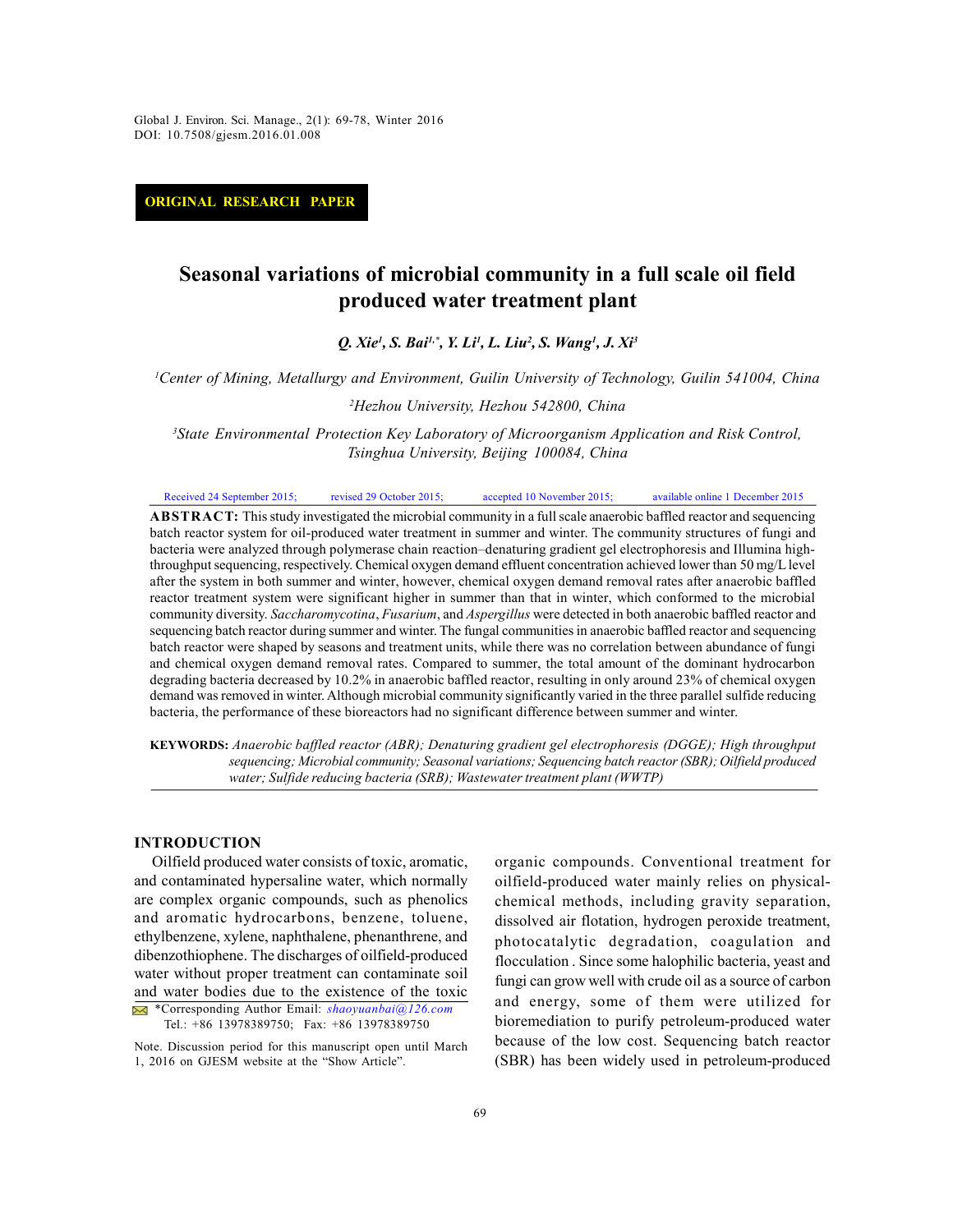water treatment, in which wastewater is initially hydrolyzed under anoxic conditions and then treated under aerobic conditions, by doing this, most of the chemical oxygen demand (COD) can be removed. Ghorbanian *et al.,* (2014) showed that the average petroleum hydrocarbon removal rates in an SBR were 99.9%, 99.6%, and 93.7% at initial concentrations of 950, 1450, and 2500 mg/L. Moreover, the removal rates  $Stu$ chemical oxygen demand (COD) can be removed.<br>
Ghorbanian *et al.*, (2014) showed that the average Zhu<br>
petroleum hydrocarbon removal rates in an SBR were<br>
99.9%, 99.6%, and 93.7% at initial concentrations of MA<br>
950, 1450 removed were 86.2%, 90.8%, and 90% respectively in a MBR, with organic loading rate of 1.124 kg of COD/m<sup>3</sup> d and hydraulic residence time (HRT) of 48h. Generally, an anaerobic baffled reactor (ABR) is also used to enhance the COD removal efficiency as a pretreatment. Therefore, an ABR and three SBRs in parallel integrated process (Fig. 1) were employed in the oilfield-produced wastewater treatment plant.

Microbial communities contribute to the biodegradation of hydrocarbons and COD have been investigated in previous molecular studies using sludge obtained from oilfield produced water treatment plants. Molecule microbial analytical methods such as denaturing gradient gel electrophoresis (DGGE) profile and high throughput sequencing, revealed that the bacteria related to organic matter degradation belong to different taxonomic groups, including *Methylobacterium sp.*, *Rhodococcus aetherovorans*, *Achromobacter xylosoxidans*, *Alcaligenes* sp., and high throughput sequencing, revealed that the<br>
bacteria related to organic matter degradation belong<br>
to different taxonomic groups, including<br> *Methylobacterium sp., Rhodococcus aetherovorans, Sampling an*<br> *Achromoba Stenotrophomonas spp.* . Moreover, temperature plays a major role in biodegradation of hydrocarbon. Changes of the operating temperature in wastewater treatment plants are due to seasonal variations. As removal efficiency of hydrocarbon in a full-scale treatment plant is different in summer and winter, the microbial communities responsible for hydrocarbon degradation during summer and winter are different. While the microbial communities refer to oilfield-produced water is scarce, especially with consideration of seasonal effect on the microbial communities.

The studies aimed at assessment of the effects of temperature and treatment units on microorganisms targeting oilfield-produced water are still unclear. A better understanding of the microbial organisms can lead to a better understanding of the contribution of the microbial organisms in the degradation of hydrocarbons in oilfieldproduced water. The aims of the present study were (i) to assess the pollutant removal efficiency of COD in a treatment plant; (ii) to analyze the compositions of

bacterial and fungi in the treatment plant; (iii) to select the dominant species in the process of degrading hydrocarbon in oilfield produced water.

This study has been performed in Beihai City, Guangxi Zhuang Autonomous region during 2012 to 2013.

#### **MATERIALS AND METHODS**

#### *Study site description*

The wastewater treatment plant (WWTP) was established in 2006 to treat 1000 tons of wastewater per day from Weizhou Island Oil Production Plant (China National Offshore Oil Corporation). The influent wastewater composition is illustrated in Table 1. The plant is located in the southeast of Beihai City, Guangxi Zhuang Autonomous Region in China. During the system, an ABR was followed by three sequencing batch reactors. The ABR (21 m long, 16.6 m wide and 6.5 m high) and three SBRs (20.0 m long, 12.0 m wide, and 5.8m high) were connected to enhance the performance of the WWTP. The effective volumes of the ABR and three system, an ABK was followed by three sequencing bach<br>reactors. The ABR (21 m long, 16.6 m wide and 6.5 m<br>high) and three SBRs (20.0 m long, 12.0 m wide, and 5.8m<br>high) were connected to enhance the performance of the<br>WWTP. and 360 m<sup>3</sup> respectively. All of the SBRs were operated according to the following strategies: filling (1.0 h), reaction (aeration, 8.0 h), settling (2.0 h), extraction (1 h), and idle.

#### *Sampling and analysis*

Water samples were collected from the influent and effluent of the ABR, and three parallel SBRs effluent (1#SBR, 2#SBR, and 3#SBR) between 9:00 and 10:00 during a day in August 2012 and February 2013 respectively. COD was measured according to standard method. The temperature of the samples was also determined. Statistics analysis was employed to investigate the relationship between temperature and COD removal efficiency/microbial diveristies using the one-way ANOVA test in the SPSS 17.0 software and difference were considered to be significant when p<0.05.

Table 1: Composition of oilfield produced wastewater

| Parameter                            | Range         |
|--------------------------------------|---------------|
| $Cl^r/mg/L$                          | 14000-15000   |
| $\text{COD}_{\text{Cr}}/\text{mg/L}$ | 384-584       |
| $BOD\sqrt{mg/L}$                     | $50 - 127$    |
| Total petroleum hydrocarbon /mg/L    | $11.5 - 15$   |
| $S^2$ -/mg/L                         | $11.8 - 20.1$ |
| TN/mg/L                              | $9 - 13$      |
| TP/mg/L                              | $7 - 12$      |
| SS/mg/L                              | $140 - 610$   |
| pH                                   | $7.8 - 8.2$   |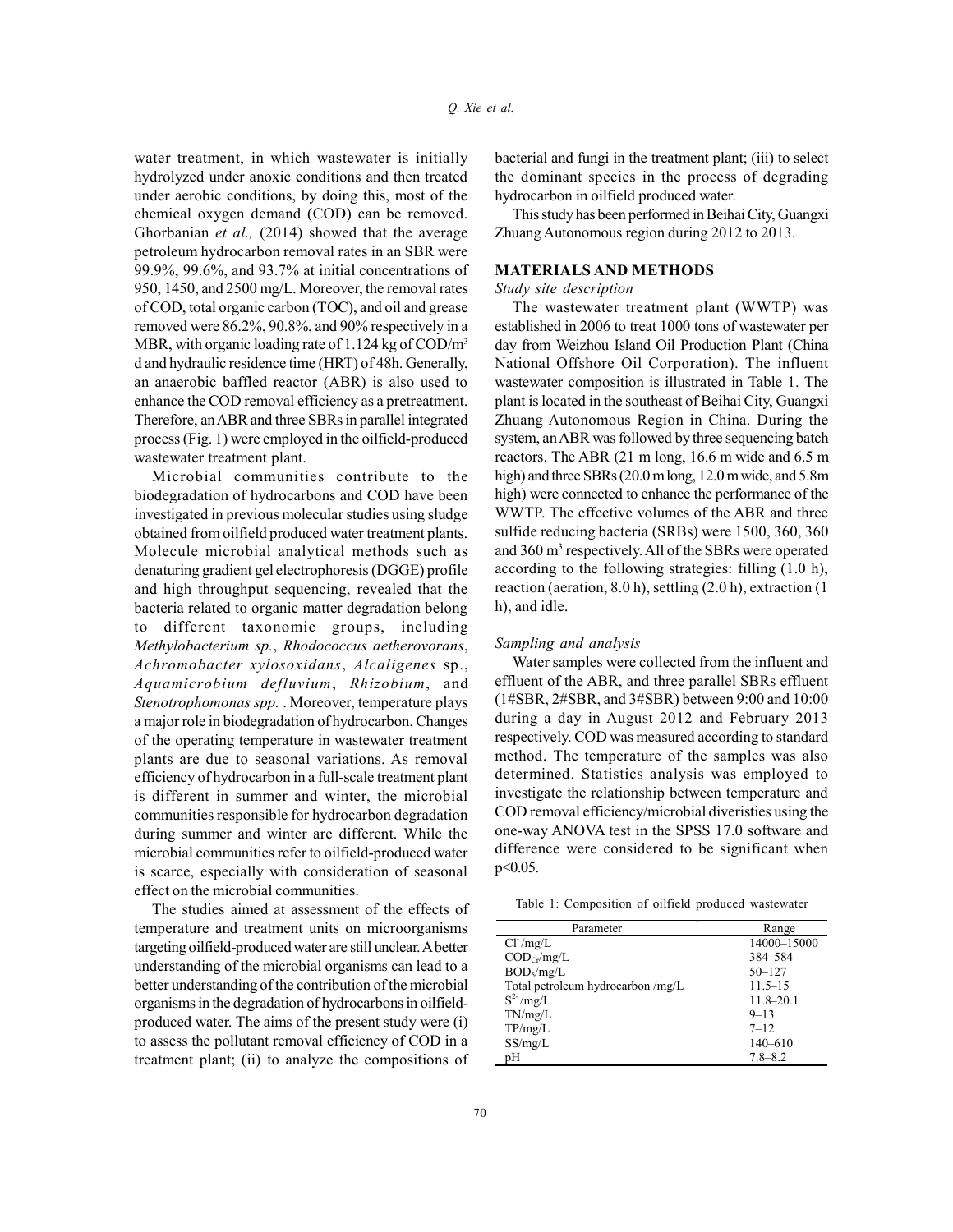

(pumps were not shown)

Sludge samples was collected in August and February from the ABR (denoted as SA in summer and WA in winter) and three parallel SBRs (denoted as SS1, SS2, and SS3 for samples collected in summer and WS1, WS2, and WS3 for samples collected in winter) for molecular and biological analyses. Six samples at different sites were collected from each reactor, and then fixed and stored at "20 $\degree$ C before analysis.

### *Micobial community analysis*

## *DNA extraction, PCR amplification, DGGE and sequencing*

The total genomic DNA was extracted from sludge samples using Power Soil DNA isolation kit (Mo Bio Laboratories, Inc., Carlsbad, CA, USA). DNA was purified using Universal DNA purification kit (TIANGEN Biotech Co., Ltd., Beijing, China) and quantified using Nano-Drop UV-3000 spectrophotometer (Nanodrop Technologies Inc., Delaware, USA) according to the manufacturer's instructions. Isolated DNA was amplified through PCR (TANGEN Biotech Co., Etd., Beijing, China) and<br>quantified using Nano-Drop UV-3000 The in<br>spectrophotometer (Nanodrop Technologies Inc., and elute<br>Delaware, USA) according to the manufacturer's amplifici<br>instructions. Isola CTTGGTCATTTAGAGGAAGTAA and ITS4 TCCTCCGCTTATTGATATGC), targeting the ITS1 region to analyse sludge fungal communities. PCR amplifications of the ITS1 region from genomic DNA were performed in 25 μL mixture containing 5 μL of 5× PrimeSTAR® buffer with  $MgCl_2$ , 2 µL of deoxyribonucleotide triphosphate mixture, 0.5 μL of each primer, and the M were performed in 25 μL mixture containing 5 μL of 5× 1000 PrimeSTAR® buffer with MgCl<sub>2</sub>, 2 μL of deoxyribonucleotide triphosphate mixture, 0.5 μL of e DNA, and 15.75 μL of molecular-grade water. PCR reactions were performed as follows: 95 °C for 5 min

(one cycle); 95 °C for 30 s, 59 °C for 30 s, and 72 °C for 50 s (30 cycles); and 72 °C for 7 min (one cycle). The amplified products were subjected to electrophoresis on 0.8% agarose gels. All PCR amplification reactions were performed in an S1000™ BioRad model iCycler.

The purified PCR products were analysed on 8% polyacryamide gels containing gradients of 31%–53% denaturant. DGGE was performed in a DCode Universal Mutation Detection System (Bio-Rad) at a constant voltage of 80 V and temperature of 60 °C for 16 h in 1×TAE running buffer. The gels were stained with SYBR Gold nucleic acid gel stain (Molecular Probes, Eugene, OR) and then imaged with the FluoroImager System Model 595 (Molecular Dynamics, Sunnyvale, CA). Gel images were analyzed with Gelcompar II v5.0 (Applied Maths, Sint-Martens-Latem, Belgium) to generate dendrogram profiles.

The individual bands of the DGGE gels were excised and eluted with 30  $\mu$ L of dH<sub>2</sub>O for 48 h at 4 °C before reamplification using the same set of primers. Sequencing was performed on a 3730 DNA Analyzer using BigDyeq<sup>R</sup> Terminator v3.1 cycle sequencing kit (Applied Biosystems, United States) according to the manufacturer's instructions. A phylogenetic tree was constructed through neighbor-joining method using the MEGA 4.1 with sequences and bootstrapped for 1000 iterations.

### *High throughput sequencing analysis*

The purified total community DNA samples prepared in 2.2.2 were submitted to Novogene Bioinformatics Institute (Beijing, China) for high-throughput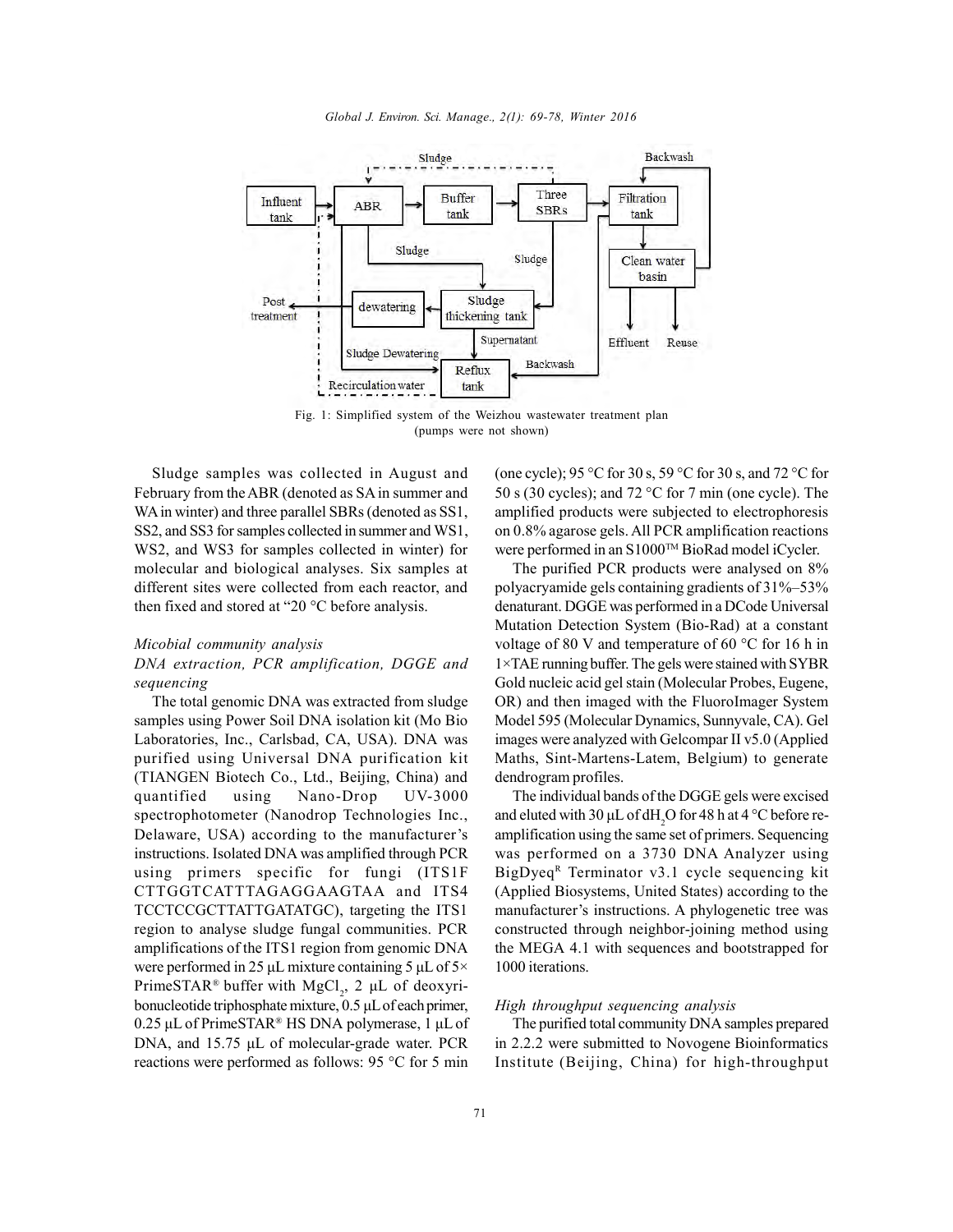sequencing using Miseq Illumina. Primers for sequencing were 515F (5' -GTG CCA GCM GCC GCG GTA A-3') and 806R (5' -GGA CTA CHV GGG TWT CTA AT-3'), with different barcodes for the V4 region of the 16S rRNA gene. Reads with incorrect barcodes, incorrect primer sequences, average quality scores of  $\leq$  25, homopolymers of  $\geq$  6 and read lengths  $\leq$  200 bp were excluded from further analysis. High-quality sequences were processed through CD-HIT to generate operational taxonomic units (OTUs) with 97% sequence similarity threshold. Representative sequences from each OTU were aligned using PyNAST. Average data were calculated for each sludge sample before analyzing the unique and shared OTUs/genera.

#### **RESULTS AND DISCUSSION**

## *Effect of temperature on COD removal in the full scale ABR-SBR*

The average temperature in summer (August, 2012) and winter (February, 2013) were 29 °C and 18 °C. The influent concentration of COD was 535±49 mg/L in summer and  $418\pm34$  mg/L in winter (Fig. 2). Statistical analyses of COD removal in ABR system showed significantly ( $P < 0.05$ ) lower efficiency in winter ( $23\pm4\%$ ) than in summer (30 $\pm$ 3%), even though it received lower influent concentration. The corresponding of low temperature and low COD removal in ABR may cause by lower functional microbial activity appearance in winter. However, the removal efficiencies of COD in both season achieved 90±2% in summer and 88±4% in winter, both with effluent concentration lower than 50

mg/L after full-scale ABR-SBR system, which proves the high application performance of ABR-SBR technology for oilfield produced wastewater.

#### *Variations in fungal community composition*

The DGGE fingerprints of the fungal community of sludge sampled from the ABR and SBRs during summer and winter were analyzed and 28 different bands were detected (Fig. 3). Phylogenetic analysis indicated that the majority of these 28 fungal clones belonged to the *Ascomycota*, which consisted of the *Pezizomycotina* and the *Saccharomycotina*. The *Pezizomycotina* was the dominant taxon and further divided into four distinct groups, including the *Fusarium, Bionectria, Stachybotrys*, and *Aspergillus* (Fig. 4). The *Mucoromycotina* was also observed in the fungal clones (Fig. 4)*.* Fig. 5 shows proportion of the major fungi in the ABR and SBRs collected in summer and winter, with the *Saccharomycotina*, *Fusarium*, and *Aspergillus* were detected in all the samples and the rest fungi were detected conditionally with consideration of season and treatment units.

It's apparent to see that the *Stachybotrys* was shaped by seasons and treatment units, while the *Saccharomycotina*, *Fusarium*, and *Aspergillus* were ubiquitous in all sludge sampled from ABR and SBRs during summer and winter, although their abundance differed. Previous studies suggested that the filamentous fungi can produce extracellular enzymes and degrade polycyclic aromatic hydrocarbons (PAHs). In the present study, significant difference in the



Fig. 2: COD concentration and removal efficiencies of the ABR influent and effluent and three parallel SBRs. Data Bars followed by different letters are significantly different (p< 0.05)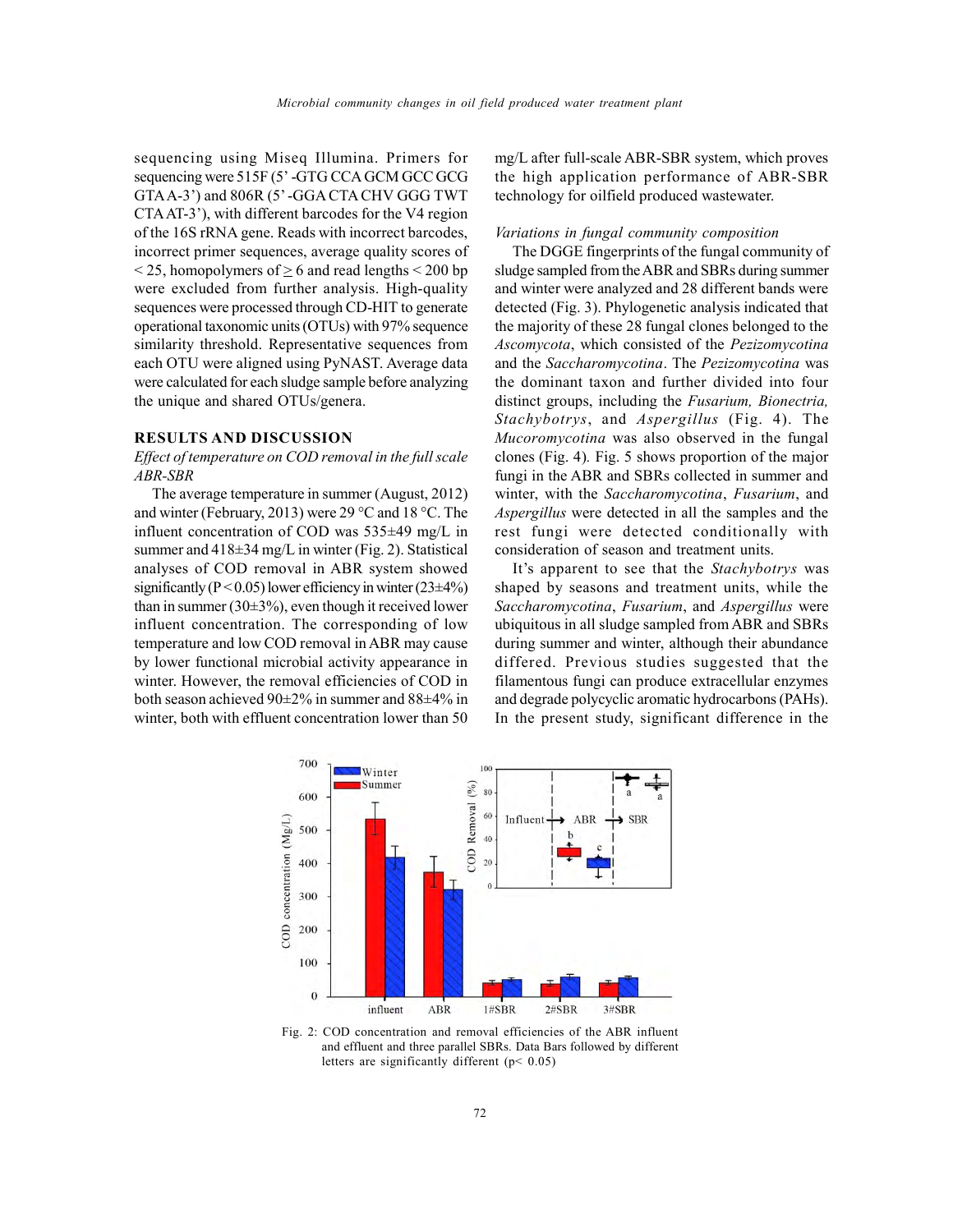*Global J. Environ. Sci. Manage., 2(1): 69-78, Winter 2016*



Fig. 3. DGGE analysis of the 16S rRNA gene fragment of fungal population from the ABR (SA for summer and WA for winter) and three parallel SBRs (SS for summer and WS for winter). Sequenced bands are marked on the gel.

removal efficiency of COD were observed between seasons and treatment units, which may due to the difference of microorganisms communities existed in the sludge samples. However, the proportion of the fungi in the ABR and SBRs during summer and winter were not corresponded to the COD removal efficiency, which may imply that fungal community will not influence the COD removal in the present study.

#### *Variation in microbial community compositions*

The bacterial community diversities of the sludge used in batch tests were analyzed by lllumina sequencing. The number of bacterial species can be estimated using the number of OTUs (Fig. 6). Fig. 6 shows the number of OUTs in summer was higher than in winter, indicating that the bacterial diversity was relatively higher in summer than that in winter in terms of either ABR or SBRs.

#### *Microbial community in SRBs*

In aerobic sludge, the number of OTUs were 4535 (genus level) and 9203 (species level) in SS and 3647 (genus level) and 7254 (species level) in WS. In agreement with previous reports, the present study showed that changes in environmental conditions, particularly temperature shock, directly influenced microbial communities. Temperature plays a vital role in biodegradation, and the microbial diversity in the wastewater treatment system reduced as the reactor progressively recovered from low-temperature shock. Extreme temperatures may confer irreversible damages and even death in some bacteria .

Fig. 7 shows that the majority of the bacteria (39.3%) in the treatment plant for oilfield-produced water belonged to the phylum *Proteobacteria*, followed by the phyla *Firmicutes* and *Chloroflexi*, which accounted for 19.6% and 13.5% of the total population, respectively. The phyla *Bacteroidetes*, *Actinobacteria*, and *Planctomycetes* accounted for 5%, 4.7%, and 2% of the total population, respectively. Similarly, previous research showed that bacterial communities at different operating temperatures consisted mostly of the phyla *Proteobacteria*, *Bacteroidetes*, and *Firmicutes*, which can effectively degrade organic compounds . Analysis of MBR and conventional sludge produced from PAHcontaminated wastewater showed that *Proteobacteria* could be the potential organism for remediating degraded petroleum.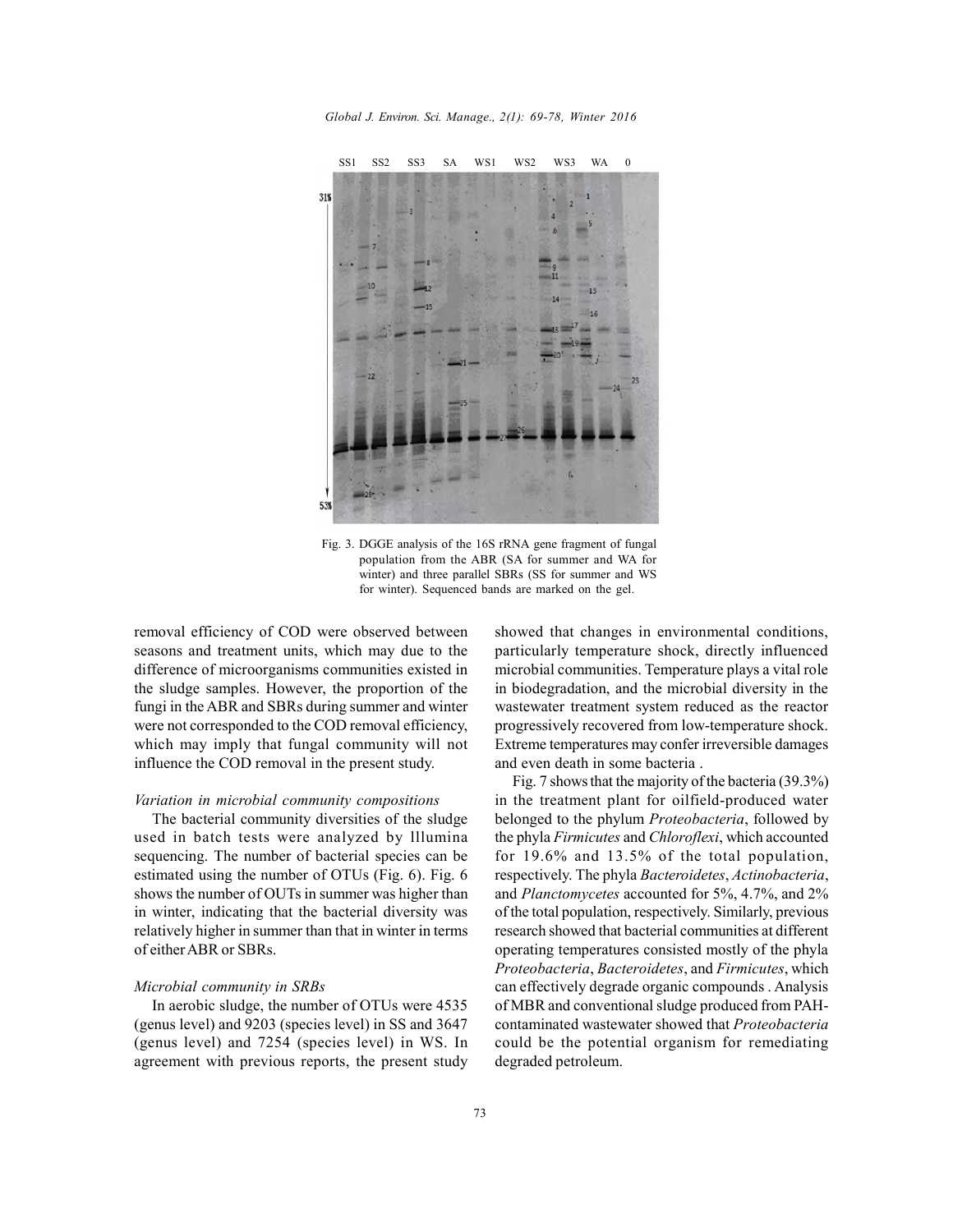



Fig. 4: Phylogenetic tree of the 16S rRNA sequences derived from the DGGE bands

The majority of the OTUs contained only one tag, and tag numbers were counted at different levels to determine the optimal taxonomic level for relevant comparisons . The proportions of assignable tags for the SBR and ABR samples were higher than 70% at the order level, whereas lower than 50% at the family level. Therefore, the order level was selected as the optimal taxonomic level for comparison.

The results demonstrate that bacterial diversity was relatively higher in summer than that in winter (Fig. 7). In SBRs, namely, SS samples, the most abundant order was *DRC31* from the phylum *Chloroflexi* (18.16%), followed by *Lactobacillales* (11.7%) and *Bacillales* (6.9%) from the phylum *Firmicutes*. The relative abundance of *Rhodospirillales* (phylum *Proteobacteria*)*,* and *Gammaproteobacteria*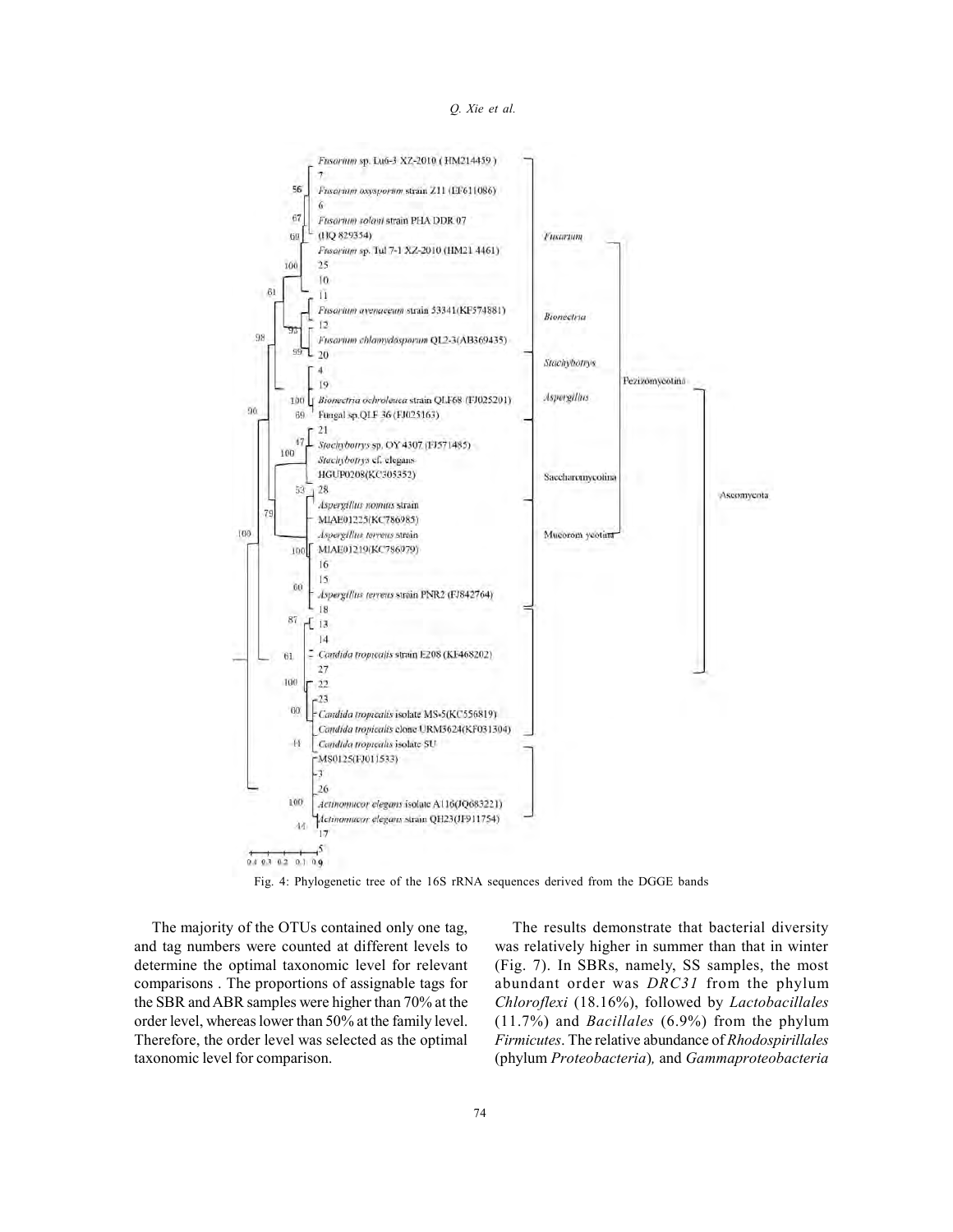*Global J. Environ. Sci. Manage., 2(1): 69-78, Winter 2016*



Fig. 5: Relative abundance of the major fungi in each sludge samples from the ABR and three



Fig. 6: Analysis of OTUs from sludge sampled from the ABR and SBRs in summer and winter

and *Rhizobiales* (phylum *Proteobacteria*) were comparable, which were 4.6%, 4.3%, and 4.2%, respectively. By contrast, WS samples harbored high relative abundance of *Pseudomonadales* (35.6%, phylum *Proteobacteria*), *Clostridiales*(12.2%, phylum and *Khizobiales* (phylum *Proteobacteria*) were<br>
comparable, which were 4.6%, 4.3%, and 4.2%,<br>
respectively. By contrast, WS samples harbored high<br>
relative abundance of *Pseudomonadales* (35.6%,<br>
phylum *Proteobacteria*) *Ignavibacteriales* (6.5%), and *Sphingobacteriales* (7.4%) were detected in SS with low abundance and relative abundance of *Pseudomondadies* (35.6%,<br>phylum *Proteobacteria*), *Clostridiales* (12.2%, phylum<br>*Firmicutes*), and *Lactobacillales* (8.9%). Furthermore,<br>*Ignavibacteriales* (6.5%), and *Sphingobacteriales* at<br>(7. phylum *Proteobacteria*), Clostrialales (12.2%, phylum<br>*Firmicutes*), and *Lactobacillales* (8.9%). Furthermore, doing<br>*Ignavibacteriales* (6.5%), and *Sphingobacteriales* at<br>(7.4%) were detected in SS with low abundance a participate in the biogeochemical transformation of petroleum. Silva *et al.,* (2013) has indicated on the diversity of microbial communities in petroleum samples from Brazilian oil fields showed that eight different phyla (*Actinobacteria*, *Bacteroidetes*, *Deferribacteres*, *Spirochaetes*, *Firmicutes*, *Proteobacteria*, *Thermotogae*, and *Synergistetes*) were the dominant groups involved in hydrocarbon degradation. According to the performance of SBRs, the COD removal

efficiencies were similar (88.5% to 82.2%) when the influent COD concentration were 375.5 and 320.9 mg/L in the summer and winter, respectively (Fig. 2). Although the microbial communities significantly varied between summer and winter, the relative abundance of the dominant hydrocarbon degrading bacteria still remained at a high level (see above metioned). Therefore, the changes of bacterial communities from summer to winter did not affect the performance of SRBs.

### *Diversity of microbial community in ABR*

The OTUs were higher in SA and reached 1787 at the genus level and 3540 at the species level. By contrast, the number of OTUs in WA was 1555 at the genus level and 3057 at the species level in the ABR. In anaerobic sludge, SA samples harbored abundant populations of *Rhizobiales* (13.2%), *Thermotogales* (phylum *Thermotogae*, 10.7%), and *Actinomycetales* (phylum *Actinobacteria*, 10.4%). *Rhodospirillales* and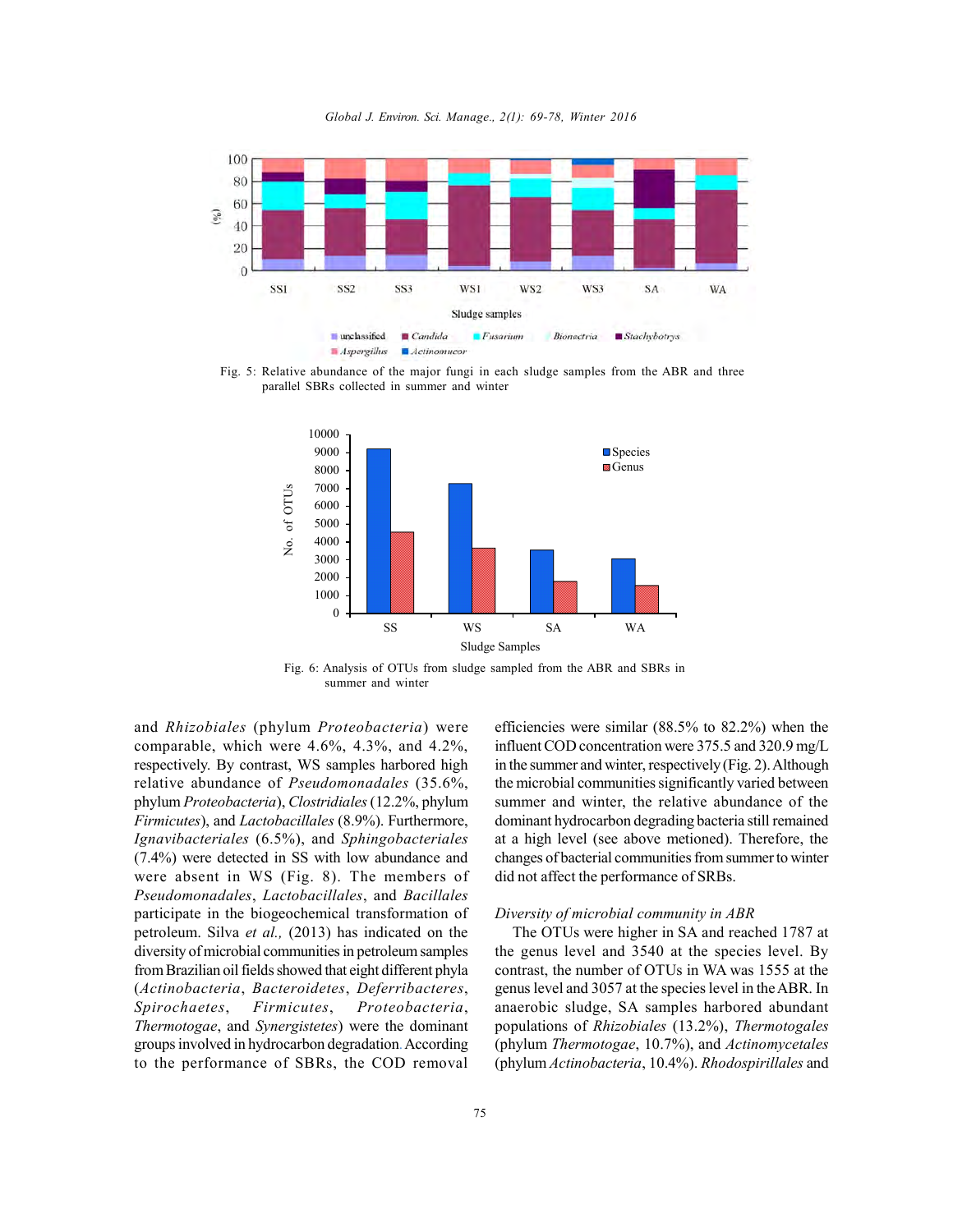

*Microbial community changes in oil field produced water treatment plant*

Fig. 7: Microorganism distribution at the phylum level in sludge sampled from three parallel SBRs and ABR in summer and winter



Fig. 8: Microorganism distribution at the order level in sludge sampled from three parallel SBRs and ABR in summer and winter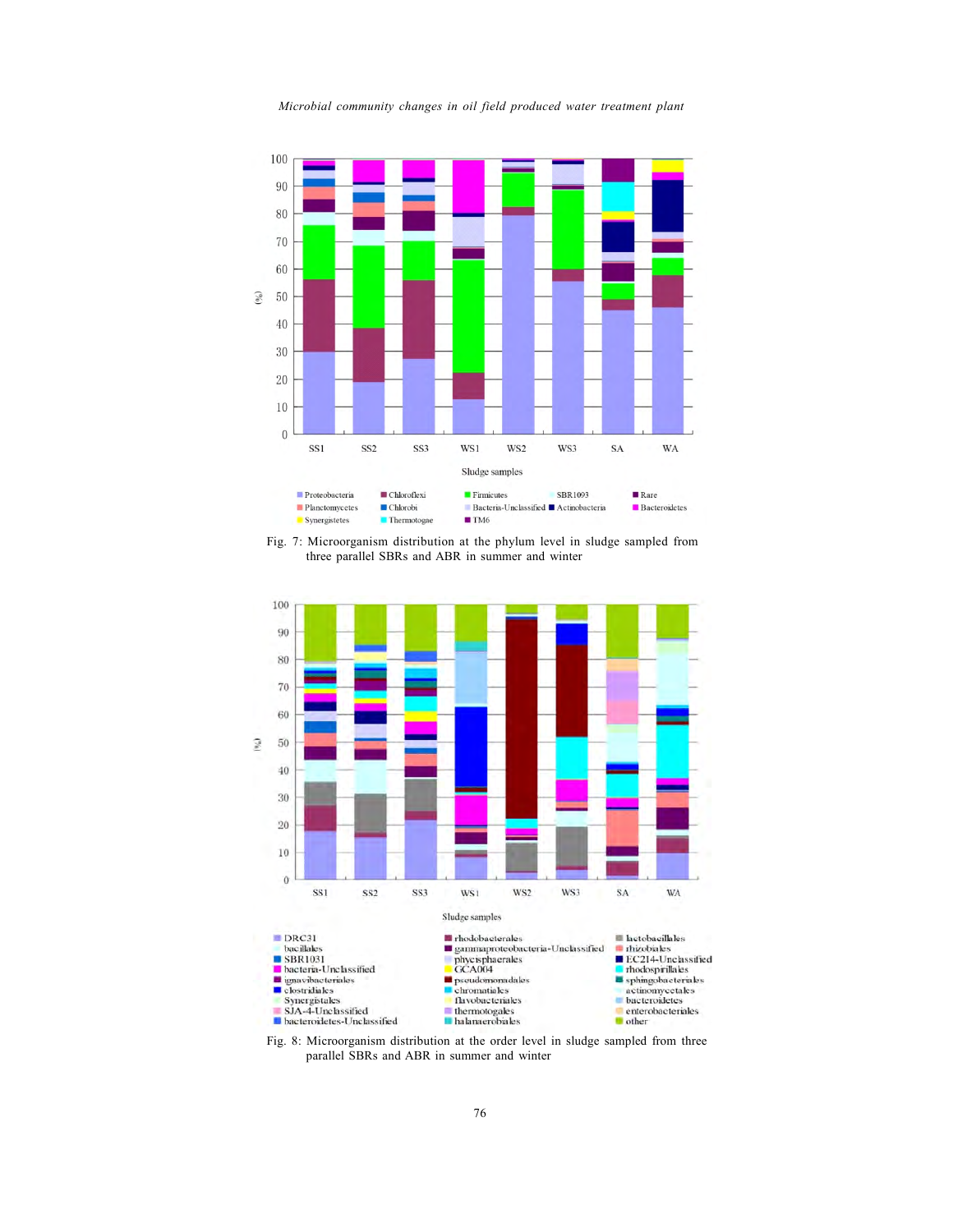*Rhodobacterales* accounted for 8.5% and 4.7% of the population, respectively (Fig. 7). *Rhodospirillales* showed the largest proportion (19.1%) of the bacterial population in WA samples, followed by the order *Actinomycetales* (18.4%). *DRC31* and *Gammaproteobacteria* unclassified were also abundant and accounted for 9.7% and 8.1%, respectively (Fig. 7). The mean proportion of *DRC31* in SS was 18.2% and decreased to 5.7% in WS. High temperatures seemed to be more beneficial in *DRC31* survival under aerobic conditions than low temperatures. However, under anaerobic conditions, *DRC31* accounted for higher proportion (9.7%) in the WA samples than that in the SA samples  $(2.3\%)$ . Although information about the role of *DRC31* in petroleum hydrocarbon degradation remains limited, *DRC31* is speculated to positively affect high COD degradation during summer. *Actinobactera, Thermotogales* and *Rhizobiales* are<br> *Actinobactera, Thermotogales* and *Rhizobiales* are<br> *Actinobactera, Thermotogales* and *Rhizobiales* are<br> *Actinobactera, Thermotogales* and *Rhizobiales* are<br>
integr

mainly isolated from petroleum hydrocarboncontaminated environments, such as marine sediment, beach, and groundwater; and genera within these families contain members with active roles in biogeochemical transformation of petroleum. The relative abundance of *Rhizobiales* and *Thermotogales* were decreased from13.15% and 10.72% in the summer period to 5.3% and 0.4% in the winter time respectively. However, the relative relative abundance of *Actinomycetales* increased by 8.1%. The results reveal that the total amount of the dominant hydrocarbon degrading bacteria was decreased in the winter period, compared to summer time. Additionally, around 159.1 and 97.4 mg/L of COD, on average, were removed in the ABR in summer and winter respectively (Fig. 2). Therefore, the removed COD was declined resulting from the dominant hydrocarbon degrading bacteria decreasing.

# **CONCLUSION**

COD removal rates after ABR treatment system were significantly higher in summer than in winter, which conformed to the microbial community diversity. Moreover, COD effluent concentration achieved lower than 50 mg/L level after full-scale ABR-SBR system, which proves the high performance of the technology for oilfield-produced wastewater. The fungal communities in ABR and SBR were shaped by seasons and treatment units, while there was no correlation between abundance of fungi and COD removal rates.

Different seasons affected the microbial community both in ABR and in SRBs. The performance of the ABR was slightly decreased in terms of COD removal. However, the COD removal efficiencies in the three parallel SRBs kept stable between summer and winter.

## **ACKNOWLEDGEMENT**

The work was funded by the National Natural Science Foundation of China (No. 51168012), the State Environmental Protection Key Laboratory of Microorganism Application and Risk Control (No. SMARC2013D 009), and supported by the project of high level innovation team and outstanding scholar in Guangxi Colleges and Universities.

# **CONFLICT OF INTEREST**

The authors declare that there are no conflicts of interest regarding the publication of this manuscript.

#### **REFERENCES**

- Ahmadun, F.R.; Pendashteh, A.; Abdullah, L.C.; Biak, D.R.A.; Madaeni, S.S.; Abidin, Z.Z., (2009). Review of technologies for oil and gas produced water treatment. J. Hazard. Mater., 170: 530-551 **(22 pages)**.
- Bonfá, M.R.L.; Grossman, M.J.; Mellado, E.; Durrant, L.R., (2011). Biodegradation of aromatic hydrocarbons by haloarchaea and their use for the reduction of the chemical oxygen demand of hypersaline petroleum produced water. Chemosphere, 84: 1671–1676 **(6 pages)**.
- Cho, H.U.; Kim, Y.M.; Choi, Y.-N.; Kim, H.G.; Park, J.M., (in press). Influence of temperature on volatile fatty acid production and microbial community structure during anaerobic fermentation of microalgae. Bioresource Tech. Availablt at: http://www.sciencedirect.com/science/article/ pii/S0960852415003120
- Diya'uddeen, B.H.; Daud, W.M.A.W.; Aziz, A.R.A., (2011). Treatment technologies for petroleum refinery effluents: A review. Process. Saf. Environ., 89: 95-105 **(11 pages)**.
- Ghorbanian, M.; Moussavi, G.; Farzadkia, M., (2014). Investigating the performance of an up-flow anoxic fixedbed bioreactor and a sequencing anoxic batch reactor for the biodegradation of hydrocarbons in petroleum-contaminated saline water. Int. Biodeter. Biodegr., 90: 106-114 **(9 pages)**.
- Isanta, E.; Bezerra, T.; Fernández, I.; Suárez-Ojeda, M.E.; Pérez, J.; Carrera, J., (2015). Microbial community shifts on an anammox reactor after a temperature shock using 454 pyrosequencing analysis. Bioresource. Tech., 181: 207-213 **(7 pages)**.
- Lors, C.; Aldaya, M.M.; Salmon, S.; Ponge, J.-F., (2006). Use of an avoidance test for the assessment of microbial degradation of PAHs. Soil Biol. Biochem., 38(8): 2199- 2204 **(6 pages)**.
- Lors, C.; Ponge, J.-F.; Aldaya, M.M.; Damidot, D., (2010). Comparison of solid-phase bioassays and ecoscores to evaluate the toxicity of contaminated soils. Environ. Pollut., 158(8): 2640-2647 **(8 pages)**.